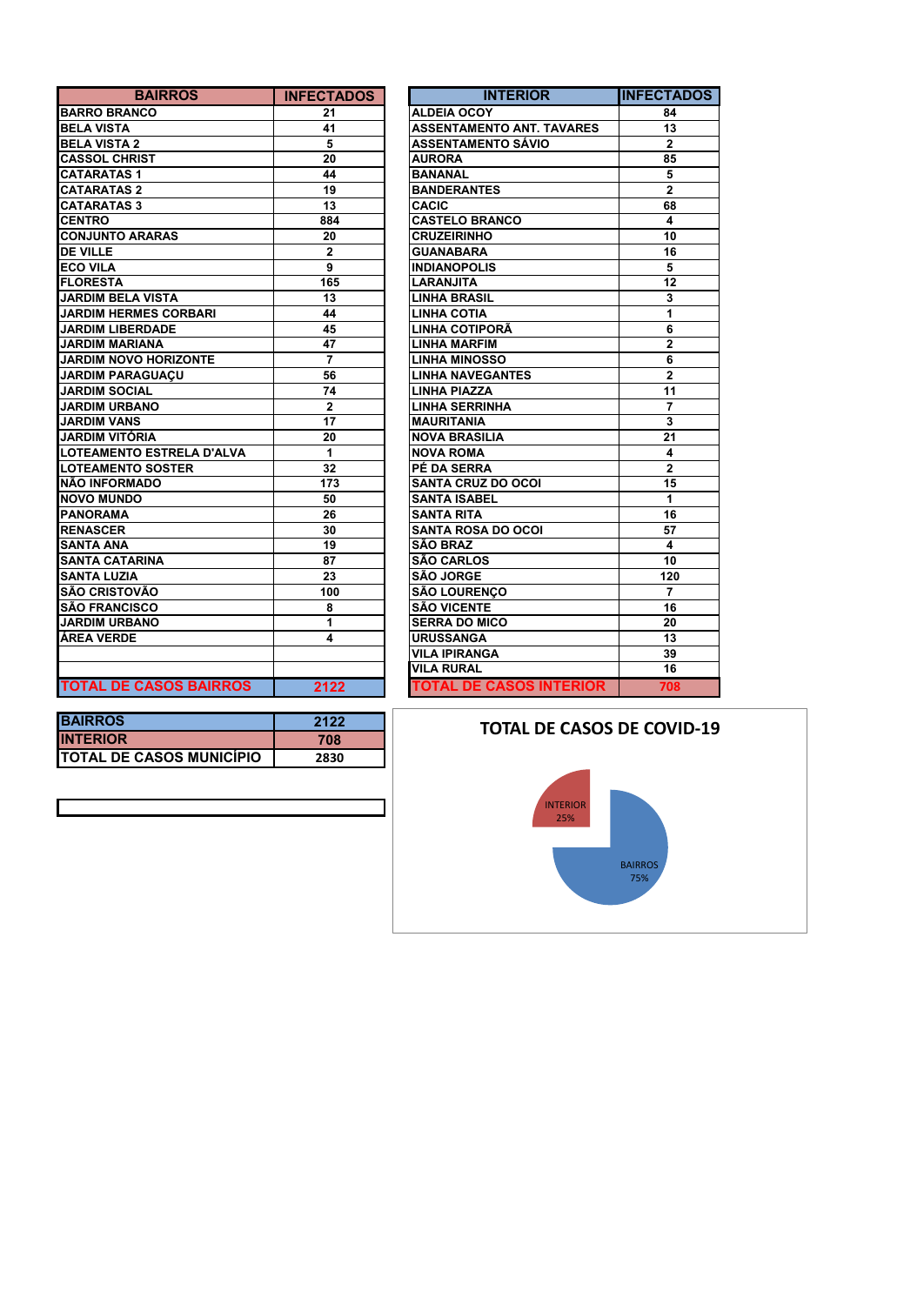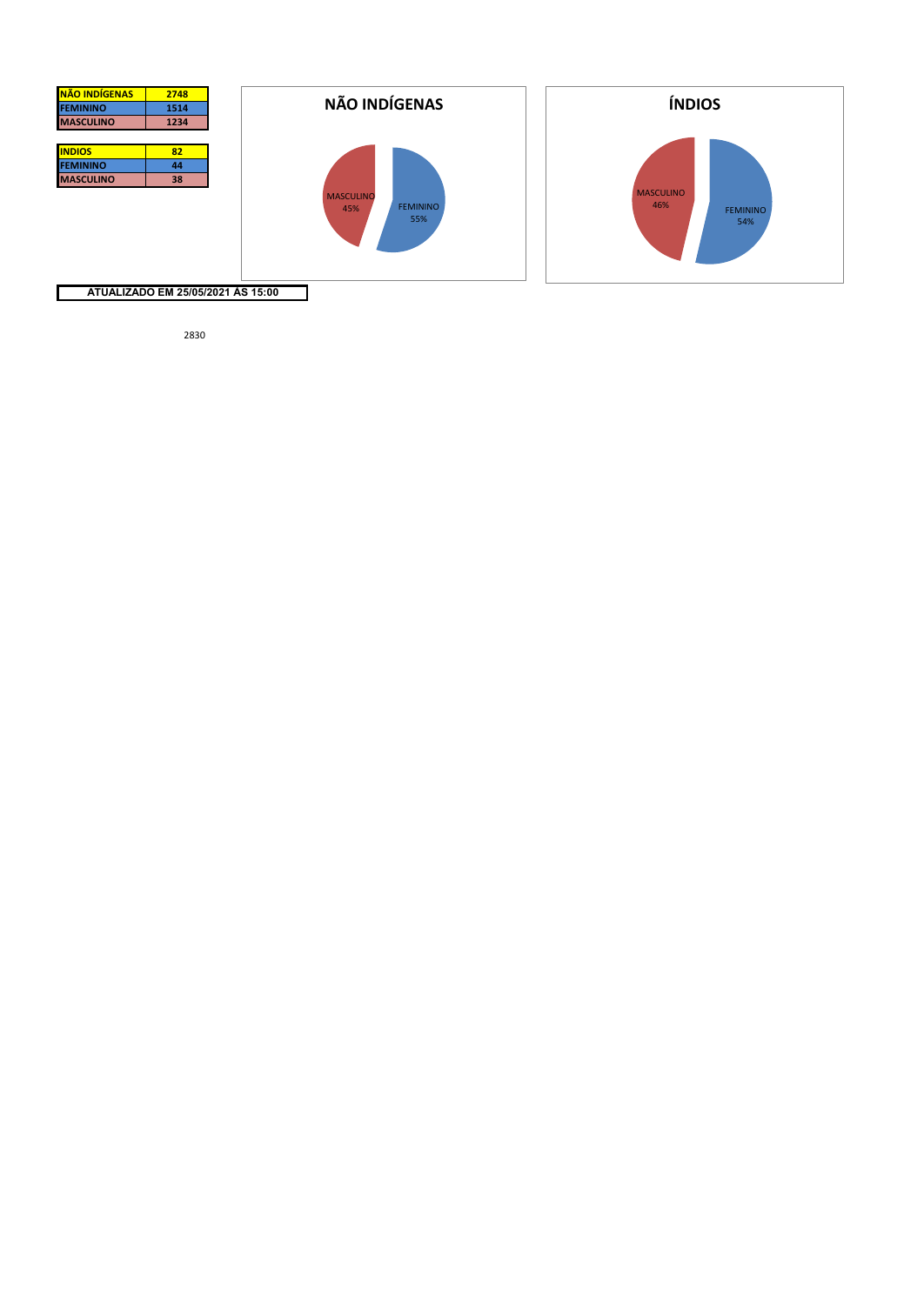

**ATUALIZADO EM 25/05/2021 ÀS 15:00**

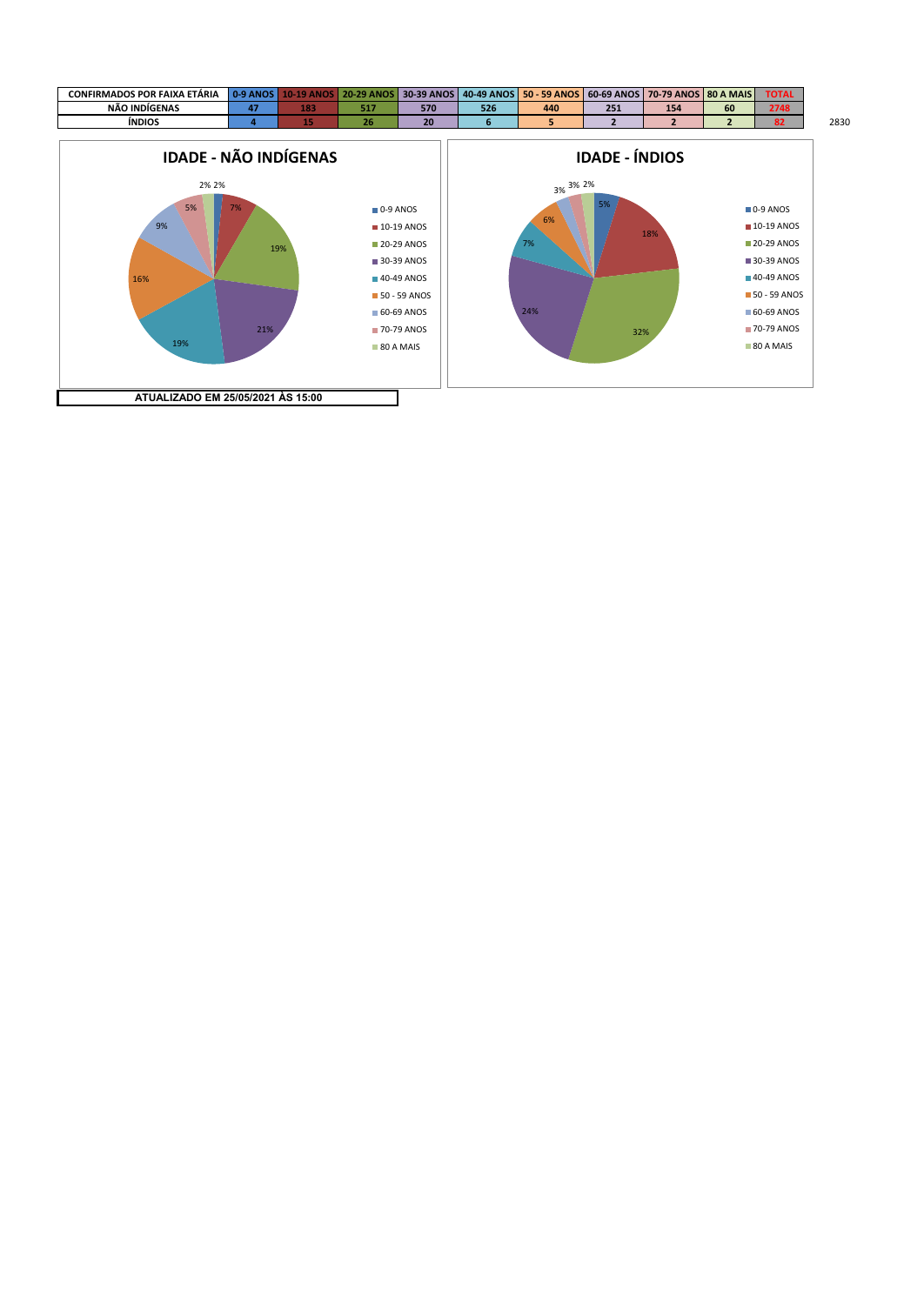|                | <b>SEXO</b>                       | <b>IDADE</b>                     | <b>MORBIDADES</b>                                                                |  |
|----------------|-----------------------------------|----------------------------------|----------------------------------------------------------------------------------|--|
| 1              | <b>HOMEM</b>                      | 59 ANOS                          | <b>SEM MORBIDADE</b>                                                             |  |
| $\mathbf{2}$   | <b>HOMEM</b>                      | <b>105 ANOS</b>                  | <b>SEM MORBIDADE</b>                                                             |  |
| 3              | <b>MULHER</b>                     | 83 ANOS                          | HIPERTENSÃO, DIABETES, DOENÇA CARDIOVASCULAR                                     |  |
| 4              | <b>MULHER</b>                     | <b>68 ANOS</b>                   | DOENÇA CARDIOVASCULAR, HIPERTENSÃO, DIABETES, DOENÇA RENAL, OBESIDADE, TABAGISMO |  |
| 5              | <b>HOMEM</b>                      | 82 ANOS                          | NÃO INFORMADO                                                                    |  |
| 6              | <b>MULHER</b>                     | 59 ANOS                          | DOENÇA CARDIOVASCULAR, HEPÁTICA, HIPERTENSÃO, DIABETES.                          |  |
| $\overline{ }$ | <b>MULHER</b>                     | <b>91 ANOS</b>                   | <b>HIPERTENSÃO</b>                                                               |  |
| 8              | <b>MULHER</b>                     | 78 ANOS                          | HIPERTENSÃO, OBESIDADE                                                           |  |
| 9              | <b>HOMEM</b>                      | 81 ANOS                          | DOENÇA CARDIOVASCULAR, HIPERTENSÃO, DIABETES, OBESIDADE                          |  |
| 10             | <b>MULHER</b>                     | <b>76 ANOS</b>                   | HIPERTENSÃO, DIABETES                                                            |  |
| 11             | <b>HOMEM</b>                      | 88 ANOS                          | DOENÇA PULMONAR, DIABETES                                                        |  |
| 12             | <b>HOMEM</b>                      | 70 ANOS                          | <b>HIPERTENSÃO</b>                                                               |  |
| 13             | <b>HOMEM</b>                      | <b>78 ANOS</b>                   | <b>HIPERTENSÃO</b>                                                               |  |
| 14             | <b>MULHER</b>                     | 85 ANOS                          | NÃO INFORMADO                                                                    |  |
| 15             | <b>MULHER</b>                     | <b>68 ANOS</b>                   | HIPERTENSÃO, DIABETES                                                            |  |
| 16             | <b>MULHER</b>                     | <b>85 ANOS</b>                   | DOENÇA NEUROLÓGICA                                                               |  |
| 17             | <b>MULHER</b>                     | 93 ANOS                          | DOENÇA CARDIOVASCULAR, OBESIDADE                                                 |  |
| 18             | <b>HOMEM</b>                      | 75 ANOS                          | <b>OBESIDADE</b>                                                                 |  |
| 19             | <b>HOMEM</b>                      | 85 ANOS                          | NÃO INFORMADO                                                                    |  |
| 20             | <b>MULHER</b>                     | 86 ANOS                          | NÃO INFORMADO                                                                    |  |
| 21             | <b>HOMEM</b>                      | <b>75 ANOS</b>                   | <b>SEM MORBIDADE</b>                                                             |  |
| 22             | <b>HOMEM</b>                      | 79 ANOS                          | DOENÇA CARDIOVASCULAR                                                            |  |
| 23             | <b>HOMEM</b>                      | <b>76 ANOS</b>                   | DOENÇA CARDIOVASCULAR, HIPERTENSÃO E DIABETES                                    |  |
| 24             | <b>HOMEM</b>                      | 72 ANOS                          | NEOPLASIA, HIPERTENSÃO, DIABETES                                                 |  |
| 25             | <b>MULHER</b>                     | 88 ANOS                          | HIPERTENSÃO, DOENÇA PULMORAR, DOENÇA NEUROLÓGICA, TABAGISMO                      |  |
| 26             | <b>MULHER</b>                     | 59 ANOS                          | NÃO INFORMADO                                                                    |  |
| 27             | <b>MULHER</b>                     | 80 ANOS                          | DOENÇA CARDIOVASCULAR, HIPERTENSÃO                                               |  |
| 28             | <b>MULHER</b>                     | 57 ANOS                          | NÃO INFORMADO                                                                    |  |
| 29             | <b>HOMEM</b>                      | <b>50 ANOS</b>                   | <b>SEM MORBIDADE</b>                                                             |  |
| 30             | <b>HOMEM</b>                      | <b>65 ANOS</b>                   | NÃO INFORMADO                                                                    |  |
| 31             | <b>HOMEM</b>                      | <b>68 ANOS</b>                   | <b>SEM MORBIDADE</b>                                                             |  |
| 32             | <b>HOMEM</b>                      | 40 ANOS                          | NÃO INFORMADO                                                                    |  |
| 33             | <b>HOMEM</b>                      | 79 ANOS                          | <b>DIABETES</b>                                                                  |  |
| 34             | <b>MULHER</b>                     | 84 ANOS                          | NÃO INFORMADO                                                                    |  |
| 35             | <b>MULHER</b>                     | <b>78 ANOS</b>                   | NÃO INFORMADO                                                                    |  |
| 36             | <b>HOMEM</b>                      | <b>68 ANOS</b>                   | DIABETES, HIPERTENSÃO, DOENÇA CARDIOVASCULAR                                     |  |
| 37             | <b>HOMEM</b>                      | <b>71 ANOS</b>                   | <b>HIPERTENSÃO</b>                                                               |  |
| 38             | <b>MULHER</b>                     | <b>78 ANOS</b>                   | NÃO INFORMADO                                                                    |  |
| 39             | <b>MULHER</b>                     | 83 ANOS                          | NÃO INFORMADO                                                                    |  |
| 40<br>41       | <b>HOMEM</b>                      | 79 ANOS                          | <b>DIABETES</b><br><b>SEM MORBIDADE</b>                                          |  |
| 42             | <b>HOMEM</b><br><b>HOMEM</b>      | <b>40 ANOS</b><br><b>68 ANOS</b> | NÃO INFORMADO                                                                    |  |
|                |                                   | <b>65 ANOS</b>                   | <b>NÃO INFORMADO</b>                                                             |  |
| 43<br>44       | <b>HOMEM</b>                      |                                  |                                                                                  |  |
| 45             | <b>HOMEM</b><br><b>MULHER</b>     | 50 ANOS<br>57 ANOS               | <b>SEM MORBIDADE</b><br>NÃO INFORMADO                                            |  |
| 46             | <b>MULHER</b>                     | 59 ANOS                          | NÃO INFORMADO                                                                    |  |
| 47             | <b>MULHER</b>                     | 88 ANOS                          | <b>SEM MORBIDADE</b>                                                             |  |
| 48             | HOMEM                             | 79 ANOS                          | DOENÇA CARDIOVASCULAR                                                            |  |
| 49             | <b>HOMEM</b>                      | <b>64 ANOS</b>                   | NÃO INFORMADO                                                                    |  |
| 50             | <b>MULHER</b>                     | <b>73 ANOS</b>                   | <b>SEM MORBIDADE</b>                                                             |  |
| 51             | <b>HOMEM</b>                      | 63 ANOS                          | NÃO INFORMADO                                                                    |  |
| 52             | <b>HOMEM</b>                      | <b>91 ANOS</b>                   | NÃO INFORMADO                                                                    |  |
| 53             | <b>HOMEM</b>                      | <b>72 ANOS</b>                   | <b>DOENCA PULMONAR</b>                                                           |  |
|                |                                   |                                  |                                                                                  |  |
|                | ATUALIZADO EM 25/05/2021 ÀS 15:00 |                                  |                                                                                  |  |